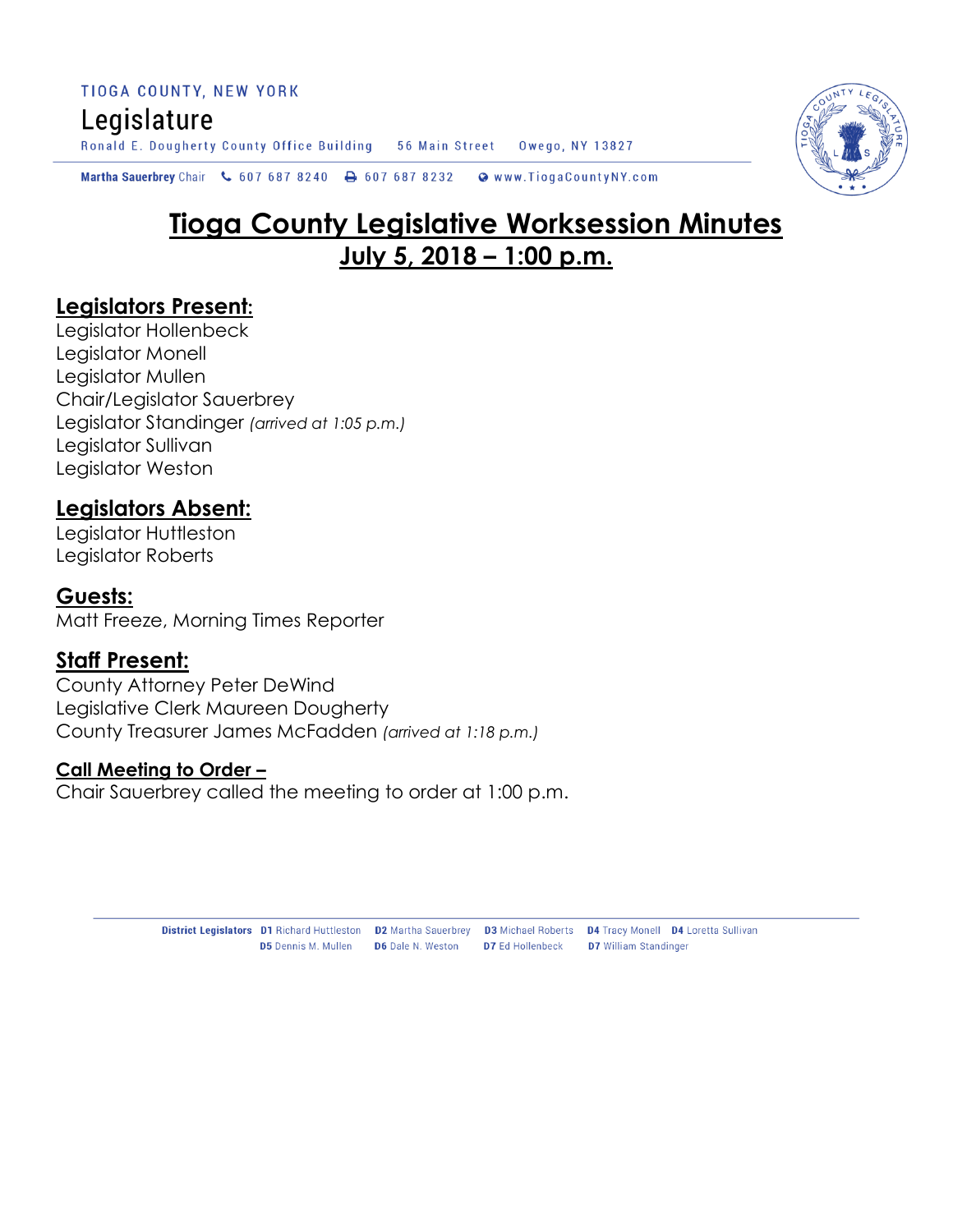### **Community Options New York**

Chair Sauerbrey stated that first on the agenda is Community Options of New York. They reached out to Marte, actually somebody came in and presented to both Peter and Marte. They wanted to come and present their program and Marte said that she was going to take it before the Legislature and we will go from there. Community Options of New York is a Youth Employment Services Program and it is supporting persons with disabilities that reside in our County. They serve local youth ages ranging from 14 to 21and this process helps them figure out what they want to do with their career and they get work experience. It is a paid internship for one individual up to 160 hours of paid work and wages are paid by Community Options of New York, and they are able to provide coaching support on a short-term basis if there is an individual that needs that support.

Legislator Monell inquired if this is mentally challenged or physically challenged.

Chair Sauerbrey stated that she is going to use the word politically correct "persons with disabilities. Yes, physically, mentally.

Legislator Monell indicated that it is like ARC. ARC has pulled in their horns and they are not doing anything anymore.

Legislator Sullivan indicated it is something like Achieve also.

Legislator Monell stated that Achieve is not doing all the things that they have been doing, so these people are doing this.

Legislator Hollenbeck indicated that Achieve had lost some funding.

Legislator Monell indicated that a whole bunch of people lost their help.

Chair Sauerbrey indicated that when they were in Achieve they worked all the time and they had contracts for things, packaging and so they were very productive, but these are for people who have career goals and they want to get out there and figure out if they can do this, and it is paid by this agency. There are two things to this. First of all they did it in Broome County so they are going to try Tioga County, which is great. We could say yes we think it is a good idea, but I think that we need to speak with Department Heads because this could create additional work for Department Heads.

Legislator Monell stated so they want them to come to work for the County?

Chair Sauerbrey stated yes, somewhere.

Legislator Weston indicated that it is probably very similar to having a student teacher.

Legislator Monell indicated that the problem is as she said it is going create supervision issues for somebody, somebody has to supervise these people.

Chair Sauerbrey indicated that they do have a client in Tioga County who is interested in Information Technology in the computer field. We could say yes, but how that could impact the Department Heads I have no idea.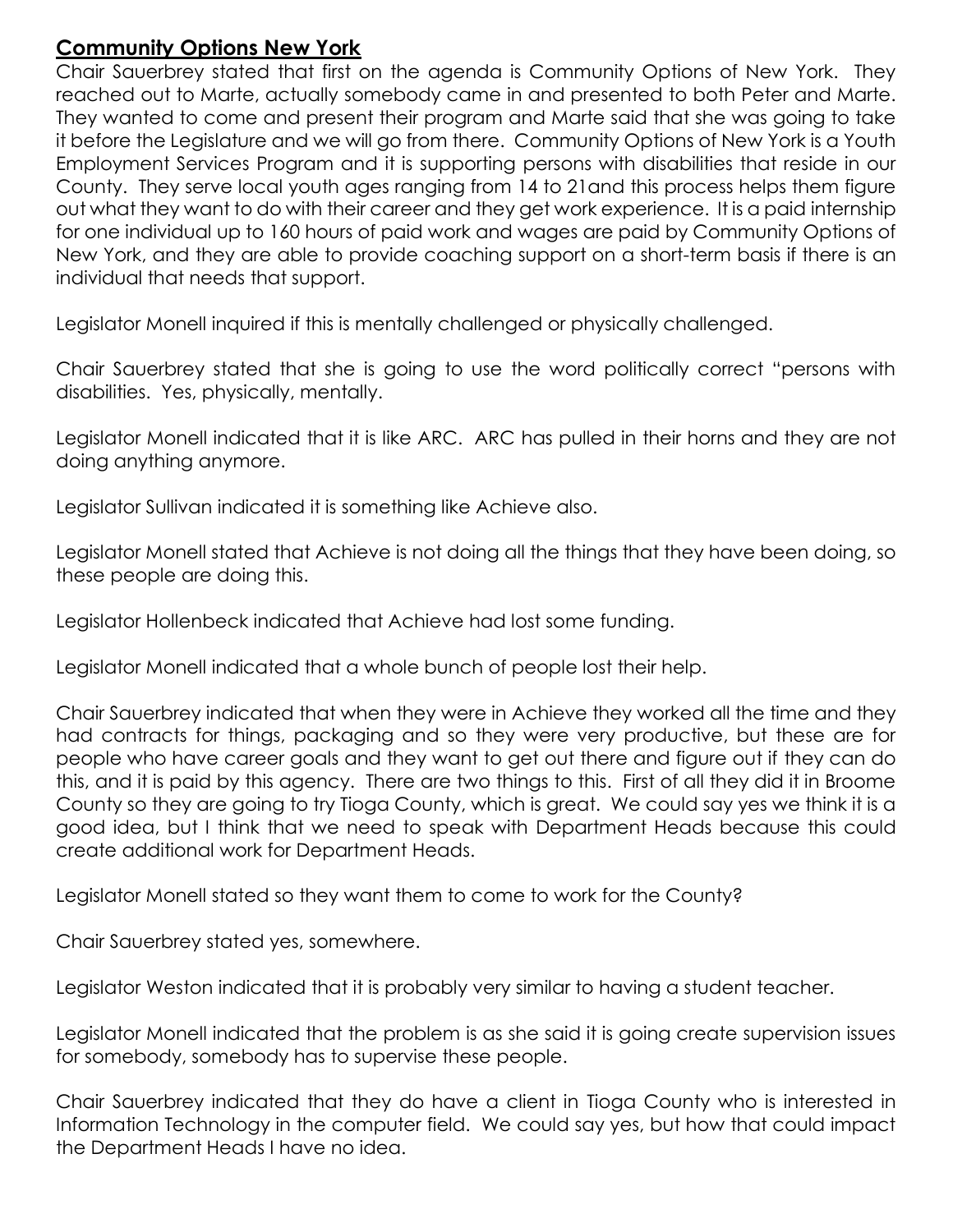Legislator Sullivan inquired if any of these possible candidates, ages 14 to 21, do they have any related educational skills or work experience?

Legislator Mullen indicated that he has an issue with the age, 14 to 21, you are going to have a 14 or 15 year old running around in Information Technology. I can speak to mental disabilities because my son is mentally handicapped, you are not putting him in Information Technology, you are not putting him up in Social Services. It is way too broad and I think if you are looking for people to help and develop what they want to be at that young age I think you are kind of taxing the Department to come up with something that they can do, that a 14 year old kid who is mentally or physically handicapped, isn't that a little young to say let's put him in a County Government position?

Chair Sauerbrey stated Broome County is one thing and the Executive says it is going to happen and you people take care of it. Well we are so thin here when it comes to staffing.

Legislator Hollenbeck indicated that he agreed with what Chair Sauerbrey said is bring it to the Department Heads and get a little feedback. It is going to be a supervision problem.

Legislator Mullen said you need to look at what disabilities there are.

County Attorney Dewind stated that he believes what Chair Sauerbrey was asking is do we want to explore this and enter into like a base relationship with them to say if you have people and we have a need maybe we can have your people work in our facilities, but I think it would be case by case, maybe not all Departments, not all potential clients would fit.

Legislator Mullen agreed that it will need to be a case by case thing.

Legislator Weston stated that it could be in Buildings and Grounds, there are a lot of places in Buildings and Grounds a person would be able to work.

Chair Sauerbrey stated that it would have to be the right person and the right circumstance. I guess I am looking for guidance from the Legislature how they want me to respond to their request.

Legislator Mullen indicated that we need more information about the specifics.

Legislator Sullivan stated that she imagines there are so many categories.

Legislator Weston stated that he would first of all call Binghamton and find out from them who they have had working there and what type of person and were they happy with the way things were going. Just a little scenario of how it all worked out. They should be able to tell you and help us to make a better decision. I know that not all handicapped people have the same handicaps and so on, but we have handicapped persons.

County Attorney Dewind stated that they have a person working in the County Executive Office and one working in the Law Unit over there. I have not talked with them to see how it actually worked out. They were doing contract file management. They had old things that they were helping to kind of sort out and scan.

Chair Sauerbrey indicated that what she will do is she will research this some more and bring it back.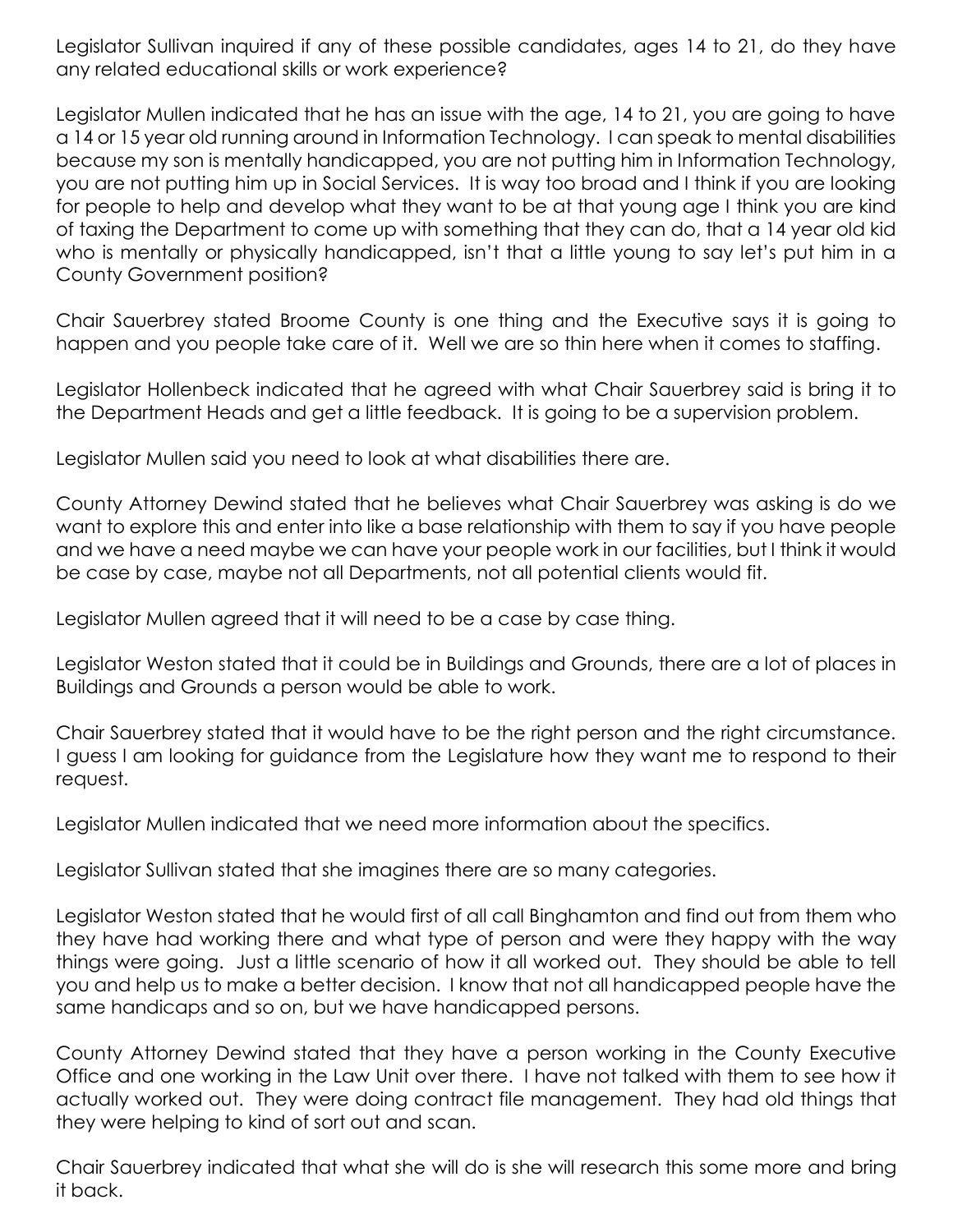Legislator Sullivan inquired how long the program has been going on at Broome.

County Attorney Dewind stated that the MOU was signed March 13, 2018.

Legislator Sullivan stated that Broome does not have a great deal of experience yet. If there are any other Counties that have done this for a few years they would be better suited to give us input. Secondly, do they have a website? I would like to know how it would be funded.

Chair Sauerbrey stated that she is not going to spend a lot of research on this.

County Attorney Dewind stated that he will send what they sent to us and that does include a PowerPoint presentation.

### **Approval of Worksession Minutes – June 21, 2018:**

Legislator Sullivan motioned to approve the June 21, 2018 Legislative Worksession minutes as written, seconded by Legislator Mullen with Legislators Hollenbeck, Monell, Mullen, Sauerbrey, Standinger, Sullivan and Weston voting yes with Legislators Huttleston and Roberts being absent. Motion carried.

# **Action Items: ACTION ITEMS FROM JUNE 7, 2018:**

#### **ACTION ITEM #2– 6/7/18 – Property Demolition Committee –**

County Attorney DeWind will draft a letter of response to the Village of Waverly for Chair Sauerbrey's signature. Chair Sauerbrey stated that the County Attorney has created a draft letter in response to the letter that we got from the Mayor of Waverly and he did send it to Dale and me. Legislator Weston indicated that he had read the letter. Chair Sauerbrey stated that it was in response to the Mayor wherein he indicated that the County had told them a few years ago you were still working on this, so we want to know are you still working on it or what is the rule going to be? Legislator Weston stated that he has a bunch of things written done, but based on what Chair Sauerbrey and Legislator Sullivan have sent to him, no one has sent anything else to him. Chair Sauerbrey stated that regarding the letter since that time she has met with the Mayor of Waverly as requested by Legislator Mullen and we went down. We did talk about a different subject regarding the land bank, but while we were there we talked about getting help from the County regarding demolition costs of properties. We do have an ongoing conversation with the Mayor, so I thought that in response when we write this letter back to him, we should say yes we had a discussion, yes we are working on it and we do not have a decision yet. That is what we said in the letter more or less. Legislator Mullen indicated that he felt we were good there. There are a lot of things that I do not want us to make a rash decision at this point because there is a lot things in play that I think might flush themselves out and we have the time to let them flush out. **This action item will be carried forward from the July 5, 2018 Legislative Worksession.** 

# **Legislative Support – Legislative Clerk Dougherty:**

#### *Approval of Legislative Support Committee Minutes – June 7, 2018:*

Legislator Monell motioned to approve the June 7, 2018 minutes as written, seconded by Legislator Standinger with Legislators Hollenbeck, Monell, Mullen, Sauerbrey, Standinger, Sullivan and Weston voting yes and Legislators Huttleston and Roberts being absent. Motion carried.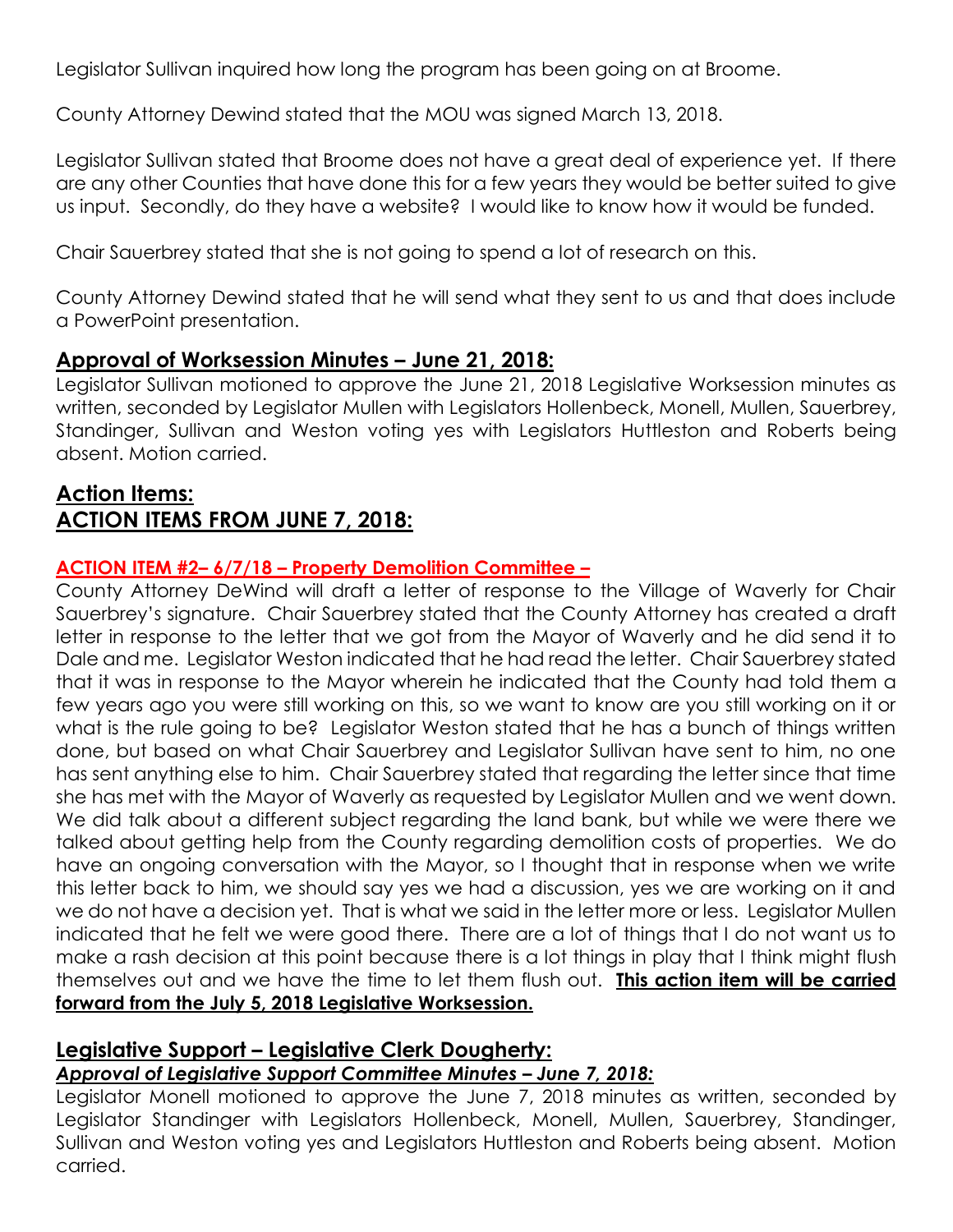Legislative Clerk Dougherty reported the following:

- The July Legislative Meeting is Tuesday, July 10, 2018, at 12:00 p.m*.* in the Hubbard Auditorium. The Finance/Legal Committee will meet prior at 11:00 a.m. (time change due to County Treasurer not being in attendance for Finance) in the Legislative Conference Room.
- Legislator Monell will do the prayer and pledge and start the voting process at the July 10, 2018 Legislature meeting.
- Employee of the 2<sup>nd</sup> Quarter 2018 Amy Poff has been selected.
- Attended a Leader's Meeting on June 27, 2018.
- Legislative Budget is tracking well.

# **Recognition Resolutions (1) –**

- *Recognize Tim Jewell's 25 Years of Dedicated Service – Sheriff's Office -* Legislator Mullen will read and present at the July 10, 2018 Legislative meeting.
- *Recognize Edward Barry's 10 Years of Dedicated Service – Information Technology & Communication Services -* Legislator Sullivan will read and present at the July 10, 2018 Legislative meeting.

# **Proclamations (1)–**

 *Drowning Prevention Awareness Month -* Legislator Sullivan will read and present at the July 10, 2018 Legislative meeting.

# **Resolutions:**

All resolutions were reviewed for the July 10, 2018 Legislature meeting with discussion occurring on the following:

- *Award Contract Radio Consulting Services State Interoperable 17 Grant –* Legislator Sullivan indicated that she was a little bit confused, in the title of the resolution it states Award Contract Radio Consulting Services and in the body of the resolution it states that they are going to contract with Federal Engineering. Legislator Mullen stated that they are the company who is picking up from Blue Wing. Legislator Sullivan stated that they are not just consulting service. Legislator Mullen stated that it is finishing up the project.
- **Authorize Sale of County Owned Properties Acquired for Delinguent Taxes Treasurer** McFadden stated for the first time in his days, a property in the Town of Owego, Sydney Makenzie Trust, that is a nice house up in Crestview Heights, I have never foreclosed on a house in Crestview Heights, nice house, nice neighborhood. She is years behind on the taxes. She went to an Attorney about a month ago and he filed an answer to the County Judge. I have never seen that before. They have a right to do it, usually they will do it in March, April or May, but they just did it and the County Judge has decided not to sign our foreclosure paperwork that we sent down 10 days ago and is giving these people their day in Court, this Monday at 9:30. County Attorney Dewind is going to go and my Paralegal to the Court on Monday. It will be interesting to see what defense he is going to throw. County Attorney Dewind stated that there is a lot of stuff about notice and who was listed. Treasurer McFadden stated that no matter what happens, whether the Judge decides to give them a month delay or something, hopefully he will push to have the rest of the list signed so we can foreclose by 5:00 o'clock and record it Monday because we have this resolution for you guys to pass on Tuesday if we want to stay on track or it would take a special meeting later in the summer or whatever, until then we cannot advertise, we cannot put auction signs up or anything. Hopefully Judge Keene no matter what decision he makes we can move forward with the other ones. Legislator Sullivan inquired if there was a cutoff date for them to respond or whatever they do. County Treasurer McFadden indicated that any time after the initial paperwork they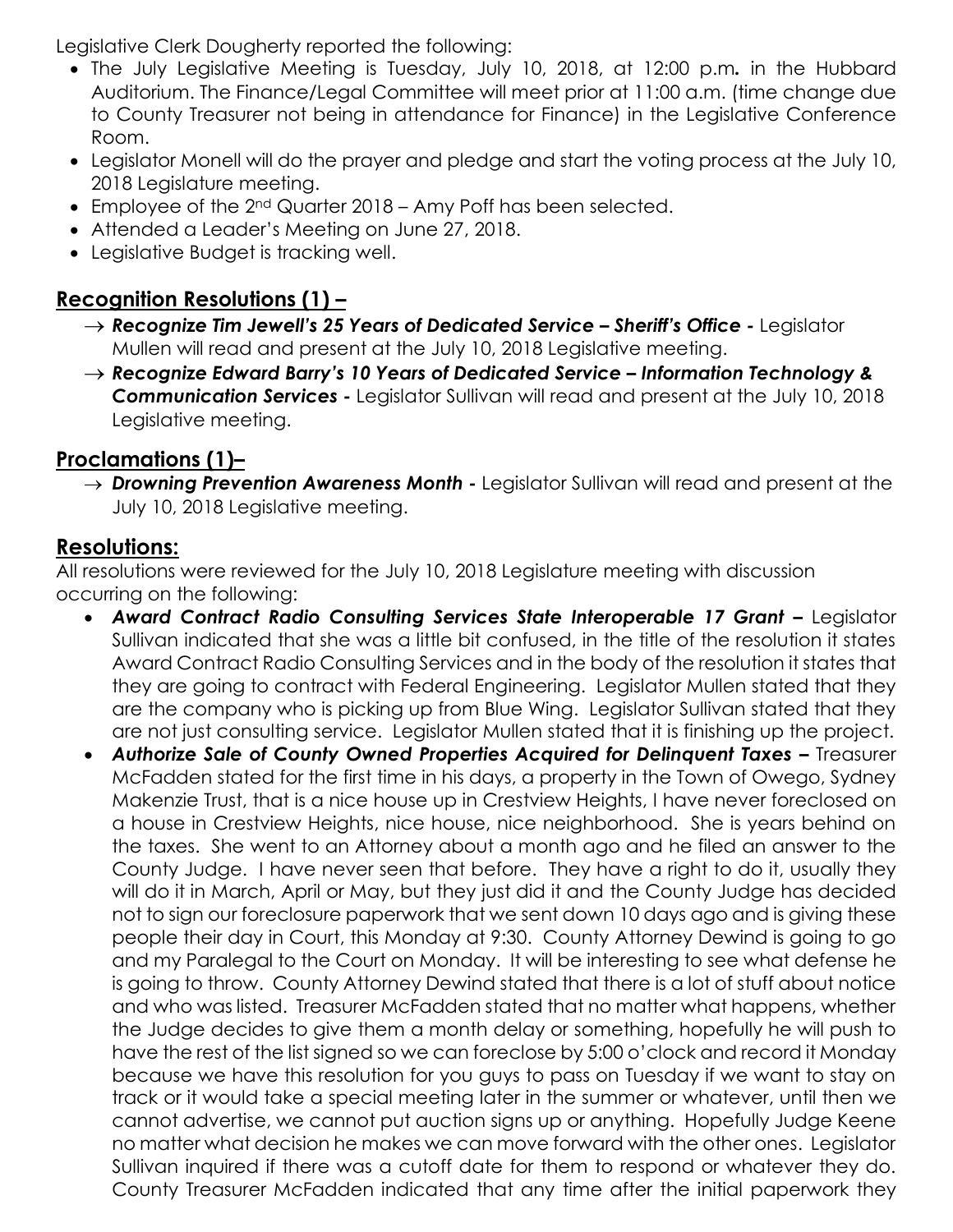can respond. We sent her a notice of foreclosure in January that they signed the return receipt and all that. Any time from January until June they can respond and get on his docket. This has never happened before. We are going to have two resolutions one with or one without it. Legislative Clerk Dougherty indicated that it would probably be best to pull the resolution and late-file it for Tuesday instead of putting it through today because it will be posted this afternoon. After further discussion it was decided to pull the resolution and late-file it for Tuesday.

# **Other:**

- *Reports Standing/Special Committees –* Legislator Sullivan stated that as far as special committees, we do not file anything with the Legislative Clerk's Office nor do we get a report at the regular meeting. The Special Committees are always reported on at worksessions. I would propose that we just take out the word "Special". All in attendance agreed.
- *Appropriation of Funds Social Services –* Legislator Weston went back to this resolution inquiring about mobility management services. What is that basically doing? Legislative Clerk Dougherty indicated that this is the 5311 funds that are granted by Federal Transit Administration. Legislator Standinger stated that it is basically pass through money. There is no cost to the County.
- *Budget reminder –* Chair Sauerbrey stated that as a reminder in each of your committees next month, August, Departments will be presenting their budgets for you to look at.
- *Performance Appraisals –* Chair Sauerbrey wanted to remind all Legislators that everyone had received their performance appraisals and it is the time of year to get them done by September.

# **Finance Presentation – County Treasurer McFadden.**

County Treasurer McFadden indicated Rita is off this week and he is off next week. He wanted to brief the Legislature on a few things as he will not be here for Finance. Sales tax is up 10.4% at the end of May. It went from 9-1/2% up to 10.4%. This is the first five months compared to the first five months last year. Legislator Standinger inquired if that was the result of the gas price increases. County Treasurer McFadden stated that everyone keeps saying that, but inflation is 2% and going back to the Federal tax changes, our employees are getting \$13,000 extra with each paycheck that in the past went to the IRS. I know it is only like \$30 or \$40 a paycheck, but when you multiple that by Lockheed and all workers people are spending it. Legislator Monell indicated if the 10% increase, it is 10% of what? We are like 20 million for the year. County Treasurer McFadden said it is and we will get a couple more of transfusions within the next week or two, so when I see you again we will have six months compared to six months and that will give us a good idea that we have probably gone from 10 million to 11 million, something like that. We will see how it goes in the next couple of days.

Another thing is we got another check from Tioga Downs, their occupancy tax. We had some nice phone calls with their Finance people back in May and the point of discussion was when they comp rooms to gamblers is that a taxable event? To make a long story short, we convinced them that it was and so although they are not collecting the 12% from those freebies, they do have to cough up the 12%. Once we got that straightened out back in early May they sent us a check this past week for the second quarter, \$33,000 and \$15,000 more from the first quarter. They are filling a lot of rooms with comps. It was like \$800,000. Legislator Sullivan indicated that this is revenue we had not counted on. Chair Sauerbrey stated that this is hotel/motel tax and it goes for tourism. County Attorney McFadden stated that they almost made up closer to \$16,000 from the first quarter, which means they also had to send another \$16,000 to State sales tax so we will get \$8,000 back from that, all on this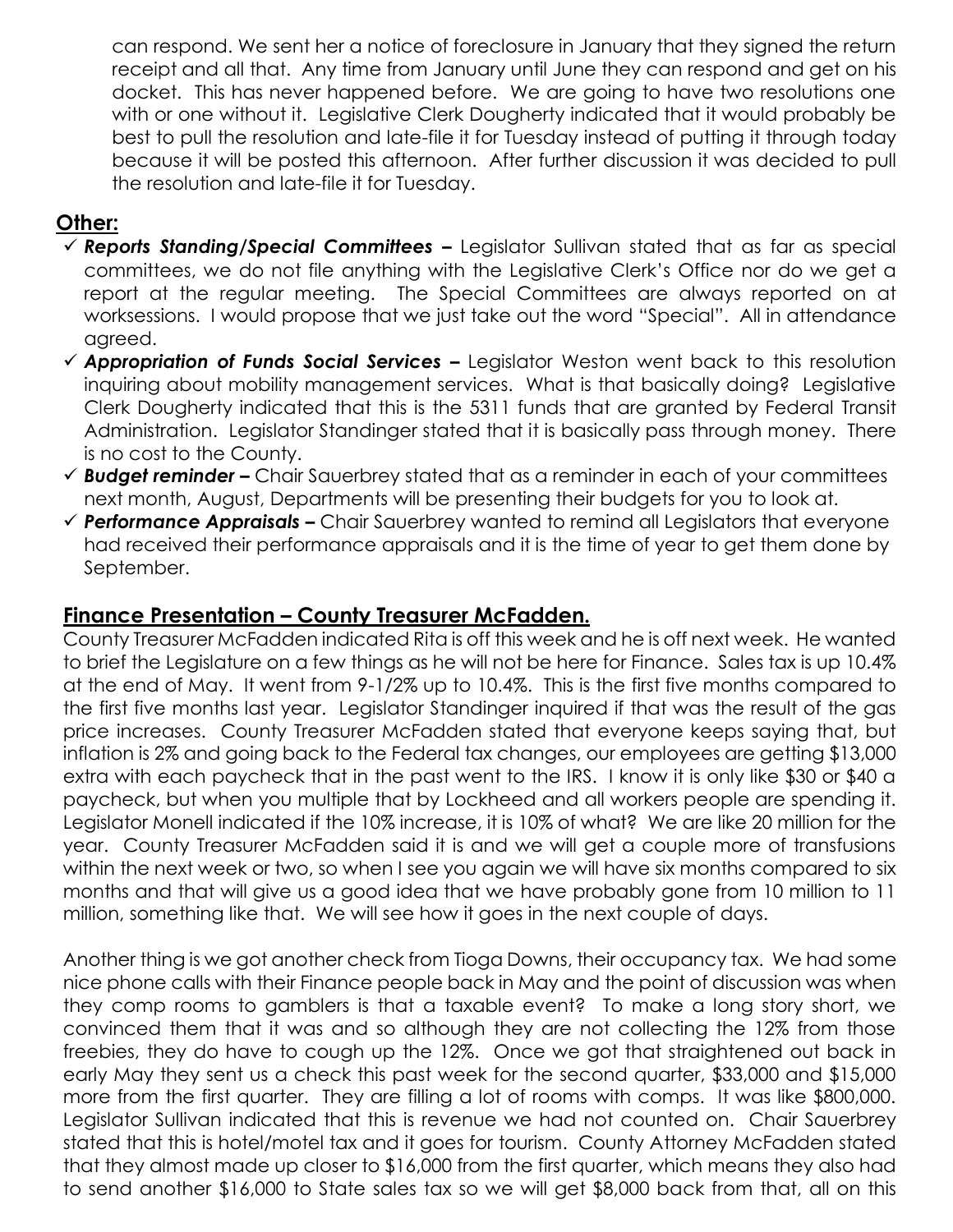definition of comps. 2% of their revenue, they took in like over \$800,000, 2% was exempt, so that is probably their employees who work a double shift and then sleep there. That was a nice surprise. Hopefully we will keep that up. Legislator Sullivan inquired if we were going to get two quarters of that added sales tax that is going to come our way? County Treasurer McFadden stated that it is going to boost, probably the money we get next week will be up at least \$8,000 more just from this catch up that they have paid.

Legislator Weston inquired if there is a way of considering what they have done as to what the other people that have the same facilities have done? Have they dropped off? Other hotel/motel. County Treasurer McFadden stated that any given hotel, the amount that is exempt is usually somewhere between 0% to 15%. These navy pilots staying at the Treadway or something like that, a religious conference or something like that, military, any military that is on business is going to get comp. If it is a big hotel in Albany because of all State workers or county conferences it might be closer to 20% or something like that. Legislator Weston inquired about the other places here, Treadway or whatever they are and they are taking in \$100 a year and all of a sudden down here at Tioga Downs they are taking in \$200 a year, that is \$300 a year increase, but is it hurting the others? County Treasurer McFadden stated that it is a little too early to tell after just six months of Tioga Downs, but that is something we will be looking at as their vouchers come in as they pay us their occupancy tax. We know that the Everest Group in Apalachin seems to be hurting, they are not paying any tax. They are going to get in trouble with the State sales tax. We whipped up this tax warrant, Everest did not pay their accountants, so back in January their accounting firm from Montrose dropped them. We contacted them just the other day and they do not know who they went to if they went to an accounting firm. What we are doing is we are just taking the same revenue that they claimed in 2017, we are plugging in the same revenue, the same 4% they should be sending us so that we can work in initiating our next tax warrant, all on best estimates. Legislator Monell inquired if we are going to end up owning a hotel here. County Treasurer McFadden stated that the Treadway is behind again, but they did bring in some big chunks. They got caught up in the winter months, so they are trying at least.

Finally, other good news, with these 13 properties that hopefully we are foreclosing on Monday that are going to the land bank, because we are tax exempt and the land bank is tax exempt, last week I wrote a letter that Real Property Director Terie Huseby wanted me to write and I got Chair Sauerbrey to sign it, Real Property Director Huseby took it and she is giving it to those three assessors with the whole idea to try to convince them that it looks like for the next year or two these 13 properties are going to be exempt under us or the land bank and if we move quick by July 1st Real Property Director Huseby sends the tax base to the Waverly School system and the Owego School system when they put their budgets together in August and she has just heard from the assessors Tuesday that they are willing to go along with this and they are putting these 13 properties in the exempt section, which lowers the tax base for the school systems. The school taxes will be a dime higher or whatever, but the idea is the school tax, it is too late for village taxes, they are out there right now, but when the school tax bills come out, it will be 0. When they come into my office they will 0. When they get relevied onto the Town and County it will be 0 if they come in, I do not think they are going to get a credit. My point is the village bills are not going to be paid so they will come into our office, but I was looking at maybe \$31,000 in delinquencies that you guys would have to write off next year because of this land bank transfusion, now it is going to be more like \$8,000 or \$9,000. It will be around \$20,000 school taxes that will not come out. The bad news is I thought that by July 1st we would own the properties because we sent the list down to the Judge and now it is being held up on this Makenzie. Real Property Director Huseby is here Monday, she goes on vacation Tuesday, so she ran it by the assessors, they are on board with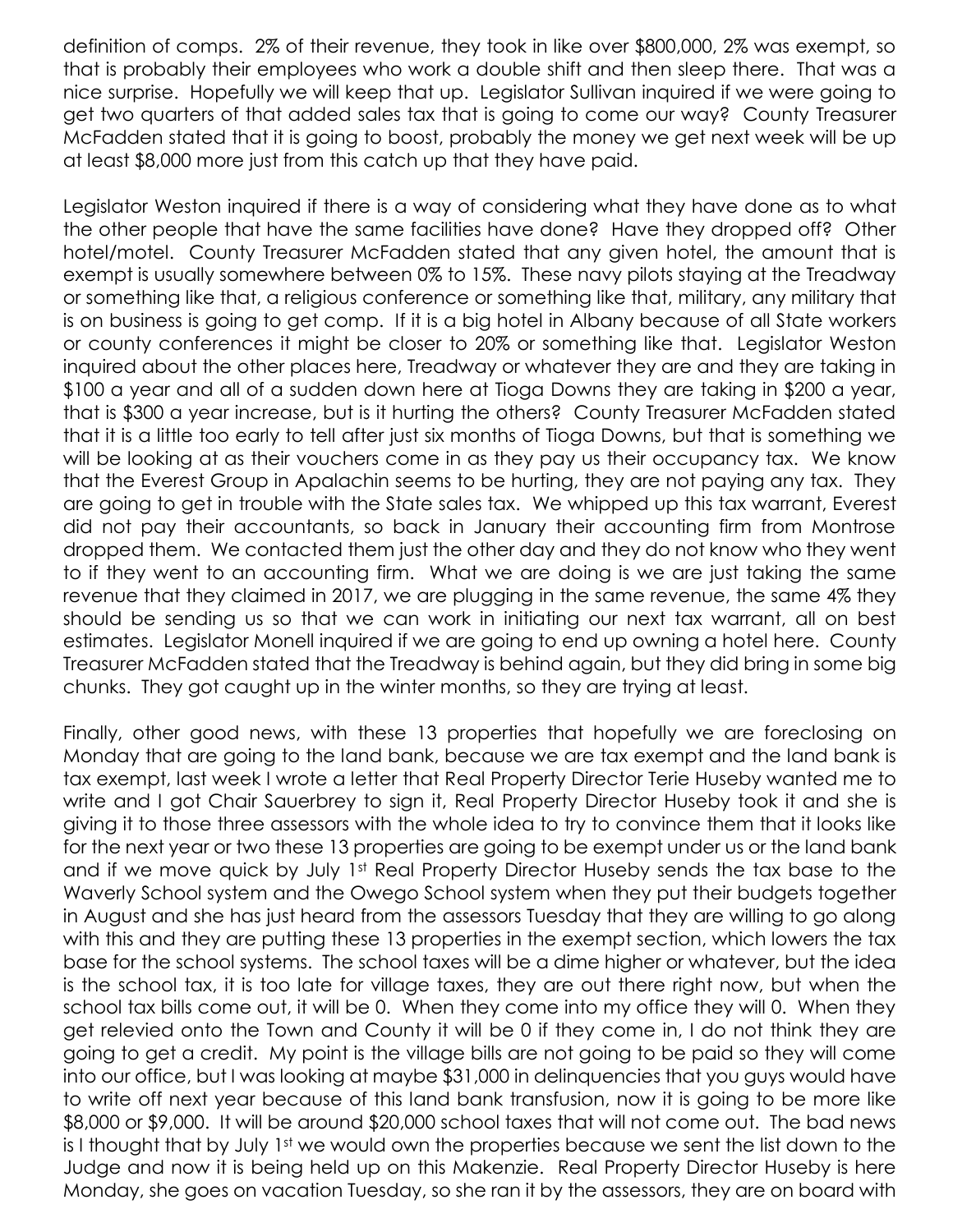it, but if the school systems heard about it they could cry foul because we still don't own it, but hopefully if the Judge at least approves the list with or without Makenzie and then the last thing Real Property Director Huseby is going to do this Monday before she goes on vacation is to send the tax base to the three schools or BOCES wherever she sends them. If it gets delayed another month then we will have to send the regular base and the school taxes will come out.

Rita will be back on Monday and you could probably push back Finance. You might want to push it back to 11:00 a.m. Chair Sauerbrey stated that there is a Press Conference at 10:30 a.m. on Tuesday, as most of your know Senator Akshar secured the County a grant for providing services for drug and alcohol problems in the jail and it was like \$156,000. He is doing a Press Conference at 10:30 a.m. at the Sheriff's Office. It was decided to change the Finance meeting to 11:00 a.m. on Tuesday.

#### **Other:**

- *Everest Group –* Legislator Monell inquired of the County Attorney if there was anything from the Everest Group. County Attorney Dewind indicated there was not. We got payment that they brought in and dropped off and that was it. We filed our warrants and judgment. We recently got another State warrant where they took our warrant and readopted it and refiled it. They are still not turning in the money though. After we filed our warrant the State filed their own warrant. If you look in the Clerk's Office there are our files and our warrant. Our warrant technically expires after a period of time, it just puts everyone on notice that there is a debt outstanding, especially if they try to go get some capital or borrow some money. The State then filed its own that has a longer expiration date. Legislator Chair Sauerbrey inquired if this was over sales tax. County Attorney Dewind indicated that it is the same as ours. Chair Sauerbrey indicated if they did not pay their sales tax the State should close them down. There are people staying in that hotel.
- *Demolition Committee discussion –* Legislator Sullivan stated that with County Treasurer McFadden being gone next week that is going to delay some of the information we had asked him to get. It is not a great deal of money, like \$8,000 or so that the Treasurer explained we were going to get, but we need to consider what to do with it and maybe we start building a demolition fund. Chair Sauerbrey indicated this is something to think about. We talk about taking these properties down and who pays for it. It was suggested allocating money from our Tioga Downs money and putting it in a reserve, building that up and using that money for demolition properties. Legislator Sullivan stated that that can be one source and I agree with a comment Legislator Weston had made, we retain the proceeds from auctions every year and we use that to fund operations and Legislator Weston said we should always reserve that money for demolition. Right off the top it affects our budget, part of June's revenue that he uses to cover his budget every year and if we put those monies in a demolition pot we still have to pay for County Treasurer's budget. Overtime I agree with Legislator Weston that we probably should not rely on that money. We should make a demolition account if you will and overtime hopefully we can build it up with the foreclosure money as well as some of the Tioga Downs casino money, but I am still very much in favor of some kind of account. Legislator Mullen stated that it is absolutely necessary. These code enforcement, fire marshals and assessors they have got to talk. These properties just do not wait, they are not dilapidated in one day. For years they have been collecting these taxes on these properties that are not worth a plug nickel and now all of a sudden they are relying upon this money. There is no incentive and no one is communicating.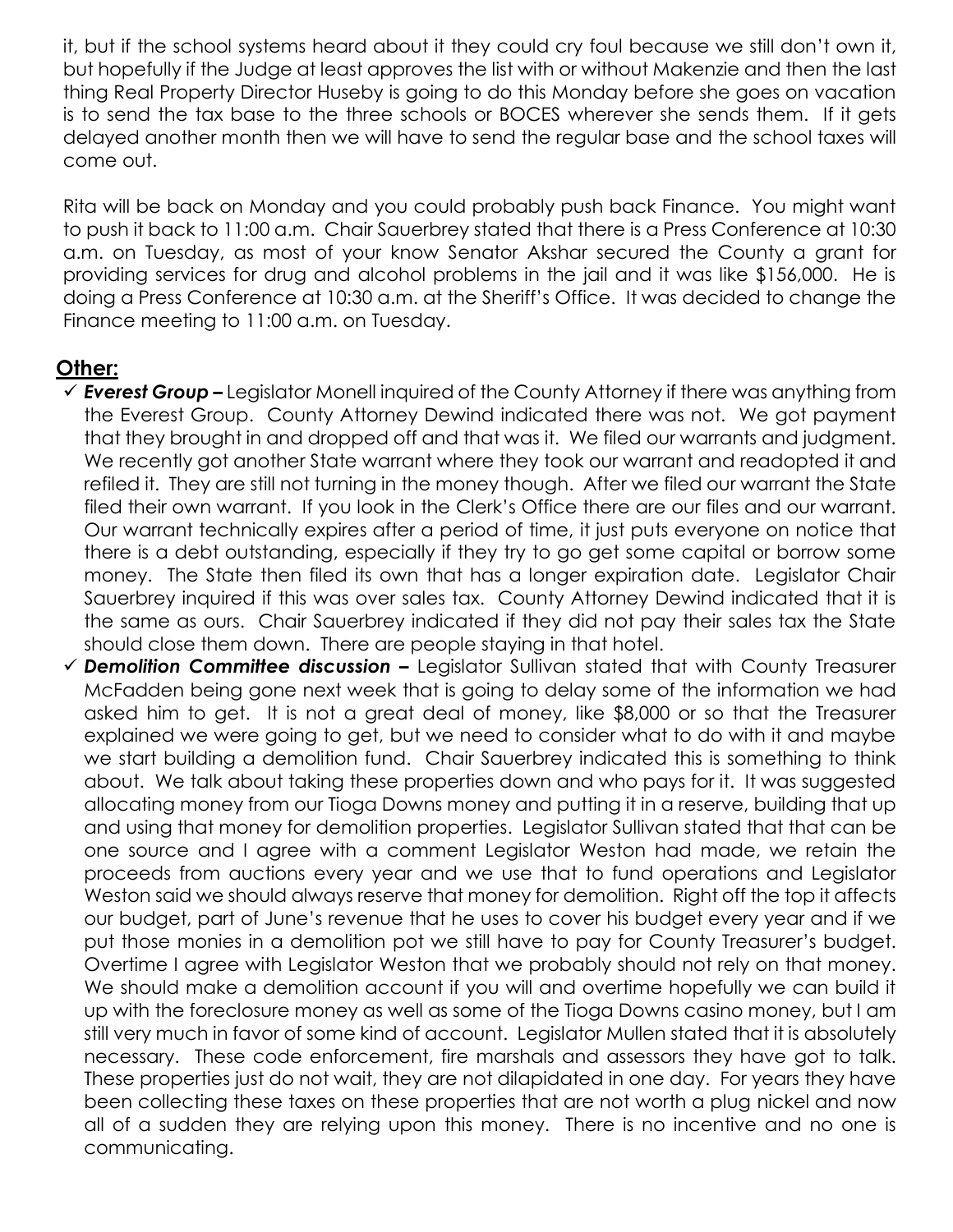Chair Sauerbrey stated that this should be pondered because maybe this month, the second meeting the Budget Officer will come to us and say how do you want the Tioga Downs money allocated. Legislator Monell stated that the first question he would like to have answered is how much money has been spent on demolitions aside from the \$585,000 or \$600,000, that is an anomaly. This has been ongoing for a long time and only happened one time. All these other properties, you are talking \$5,000, \$10,000 for them to be demolished, so what is that number? Legislator Sullivan stated that a year or two ago we talked about this and the County Treasurer did provide us some of that information, but we have not seen it in a year or two and so that is on that list of questions that I asked the committee to get from the County Treasurer. Legislator Mullen stated that we are kind of limited to the Villages pretty much. One of the prerequisites is regardless of the cap or not, there has to be forced communication. Legislator Monell stated that there needs to be some kind of thing in place that says these people communicated with somebody to find out whether this is a good idea or not before they just went ahead and did it and if they are not going to do that then I do not think we should have any standing in providing them with anything. Chair Sauerbrey inquired of Legislator Weston the questions that Legislator Sullivan specifically gave to Legislator Weston, have you now given that to Jim and asked him to provide that data? Legislator Weston stated that he had not because a lot of them were questions that have to be answered by us. Legislator Sullivan stated that the questions that are for us to discuss and decide, for me I cannot decide on them until I have the answers to the questions. There were some County Attorney questions, some Budget Officer questions, and some County Treasurer questions. What has it been costing us per year, which is what Legislator Monell just asked, for demolition costs. Legislator Weston stated that that is a question we have asked before, but when we started asking that question then we all got bogged down and last time we talked about it, talked about skin in the game and I do not think that that is the right approach to do it, to tell people that they have to do things until after you have asked them to comply with what we are asking of their own volition. Legislator Hollenbeck stated that is why he thinks a cap would address that because then they would have to.

Chair Sauerbrey inquired if Legislator Sullivan could resend those specific questions and then direct them to give us an answer by the next worksession. Legislator Sullivan indicated she would resend the specific questions to those involved. Legislator Standinger stated that if the appropriate municipalities we have been having difficulty with and I do have some inside information, specifically the Town of Owego and I asked about what they do for a demolition. They indicated that they first of all do an asbestos survey and they pay for that and then if it has to be demolished they go out for bids after the asbestos has been taken care of. The survey is around \$1,000 roughly depending on the size and scope and then the removal if there is removal is generally less than \$10,000. The demolition might be \$10,000 to \$20,000 depending on what is there. Really \$30,000 is a pretty realistic number and as far as grass mowing on dilapidated properties the Town just takes care of it, they do not throw that in as a chargeback. They never have. Legislator Sullivan inquired if part of that process was to lower the assessment on the property. Legislator Standinger indicated he did not know the answer to that question. Legislator Monell stated that in reality the Town of Owego probably has not demolished a whole lot of properties in their history. Legislator Standinger indicated that they have a system in place, which had that same system been used by Waverly we would not have had such a big problem.

Legislator Mullen stated that he agreed with everybody. There needs to be a level of tough love here. Chair Sauerbrey and I are in unique positions that we represent Villages and the Villages have a lot of properties that people complain about. Waverly has got 25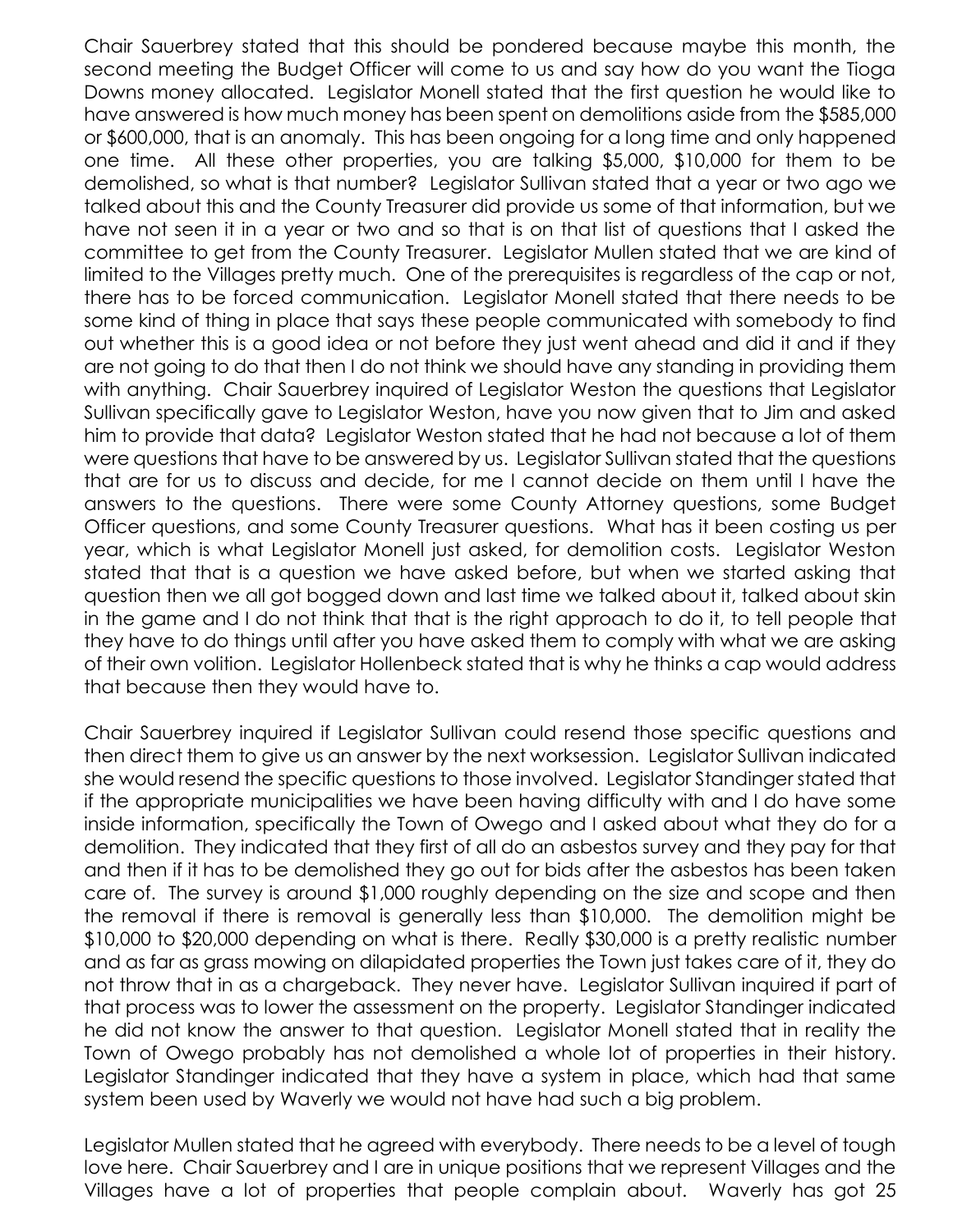properties they have identified. Chair Sauerbrey stated that two things we made progress today, we are considering new options for getting funds to take properties and now these questions that need answering are going to be taken care of so we will be able to make a decision. Legislator Monell stated that if the Towns and Villages know that there is money available to help them with the demolition, then they will be much more aware and likely to ask us for our help and opinions. Chair Sauerbrey stated that it is very critical that we convey to them that they cannot take these properties down until they go into foreclosure because the Village of Waverly has a list of properties that they want taken down now, whether they are in foreclosure or not, that is what the community people are saying. Legislator Sullivan inquired if we have a countywide assessor association or something? I think they do. Every municipality is driving their own ship in this regard. They have their own code enforcement people, they have their own assessment people, and they have their own fire commissioner. I think what needs to happen, but we have to be cautious because it is not our business and we cannot give the impression that we are driving the ship, but it seems to me that if they have an association, if they really care about this kind of thing, they would have all their assessors get together, compare notes, what is like the best practice for assessing, what is the best practice for code enforcement. Legislator Mullen indicated that we could offer them appropriate training or something.

Chair Sauerbrey stated that Real Property Director Huseby would be very interested in working on this. Legislator Sullivan stated that this is where this tough love comes from. If we make it clear to those who hold the purse strings in the Towns and Villages that we are not going to help them unless you help yourself. So they agree and the first time someone does not show up to a meeting of the joint people we pick up the phone and say your little pocket of money coming out of the County is starting to go down because your guy refuses to come and attend these meetings. Legislator Monell stated that you are creating another position for someone to keep track of all the people that have to be kept tracked of. Chair Sauerbrey stated that she will fly this by the Real Property Director. Legislator Hollenbeck inquired if the Legislature is in favor of a cap as a whole? Chair Sauerbrey stated that she thinks it is mixed, but I do think there are a majority of people sitting at this table that would support a cap. Legislator Mullen stated that he thinks a cap is going to be very generous.

Legislator Sullivan stated that County Treasurer McFadden has the numbers on properties that were taken down. One location in Apalachin cost \$23,000, another location in Apalachin cost \$30,000, one in Candor was \$36,000 and was cleanup costs prior to demolition. They are all over the place and County Treasurer McFadden can tell us everything that we made on the foreclosure auction. I agree with Legislator Weston we should be earmarking some of the auction money for this purpose. I would love to go back and get the last 10 years worth of data and how many years' worth of foreclosure was wiped out in that \$680,000 bill we had to pay. Legislator Weston stated that we had a \$600,000 income from up in Newark Valley. Legislator Sullivan stated that she calculated the total profits from 2009 to 2013 and the highest year was \$718,000 in 2011. Then it went down to \$109,000 the year after and \$62,000 the year after that. Chair Sauerbrey stated that averaging out those numbers you just threw out at me is about \$45,000. Legislator Sullivan stated that analogy from the years 2006 through 2008 I am sure that the cost of doing this here in 2017 was a whole lot higher and that is the information we need from the County Treasurer.